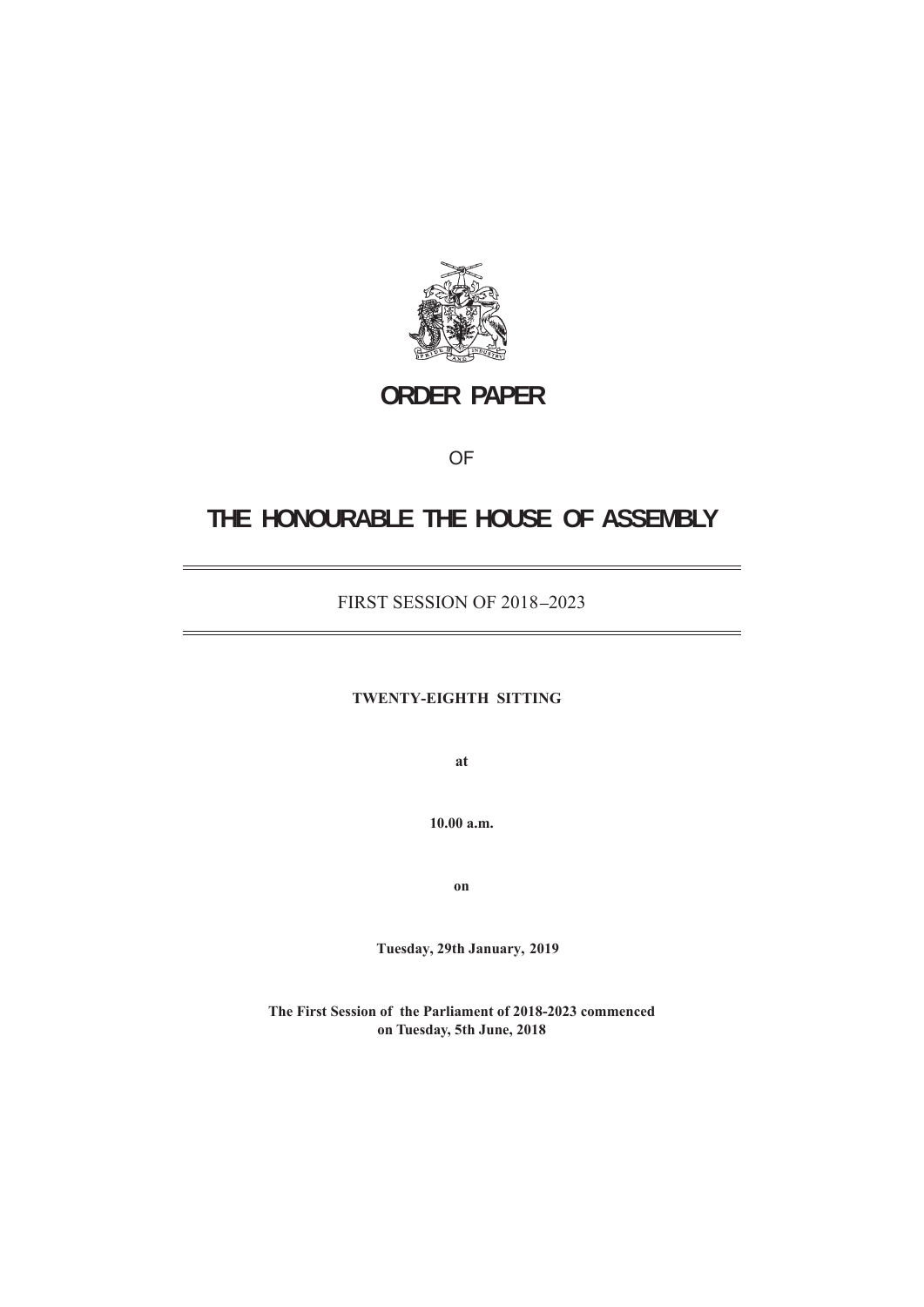### **MANAGEMENT COMMISSION OF PARLIAMENT**

*(Parliament (Administration) Act, Cap. 10 – Section 3(4))* 

*The following are ex officio Members of the Commission:* 

*His Honour A. E. Holder (Chairman), Hon. Miss M. A. Mottley, Q.C., Hon. Miss S. J. O. Bradshaw and Bishop J. J. S. Atherley.* 

*Section 3(4) of the Parliament (Administration) Act, Cap. 10.*

*The following are appointed Members of the Commission:*

*Hon. C. E. Jordan, Dr. S. E. Browne and Mr. G. P. I. Gooding-Edghill.*

*Appointed on 5th June, 2018.*

*Hon. D. D. Marshall, Q.C.*

*Appointed on 10th July, 2018.*

### **SESSIONAL SELECT COMMITTEES**

## COMMITTEE OF PRIVILEGES

To consider and report to the Honourable the House of Assembly on all matters which involve the privileges of the Honourable the House of Assembly.

The Members of the Committee are:

*His Honour A. E. Holder (Chairman), Lt. Col. the Hon. J. D. Bostic, Hon. K. D. M. Humphrey, Mr. N. G. H. Rowe, Hon. Miss C. Y. Forde, His Honour G. A. Clarke and Bishop J. J. S. Atherley.*

*Appointed on 5th June, 2018.*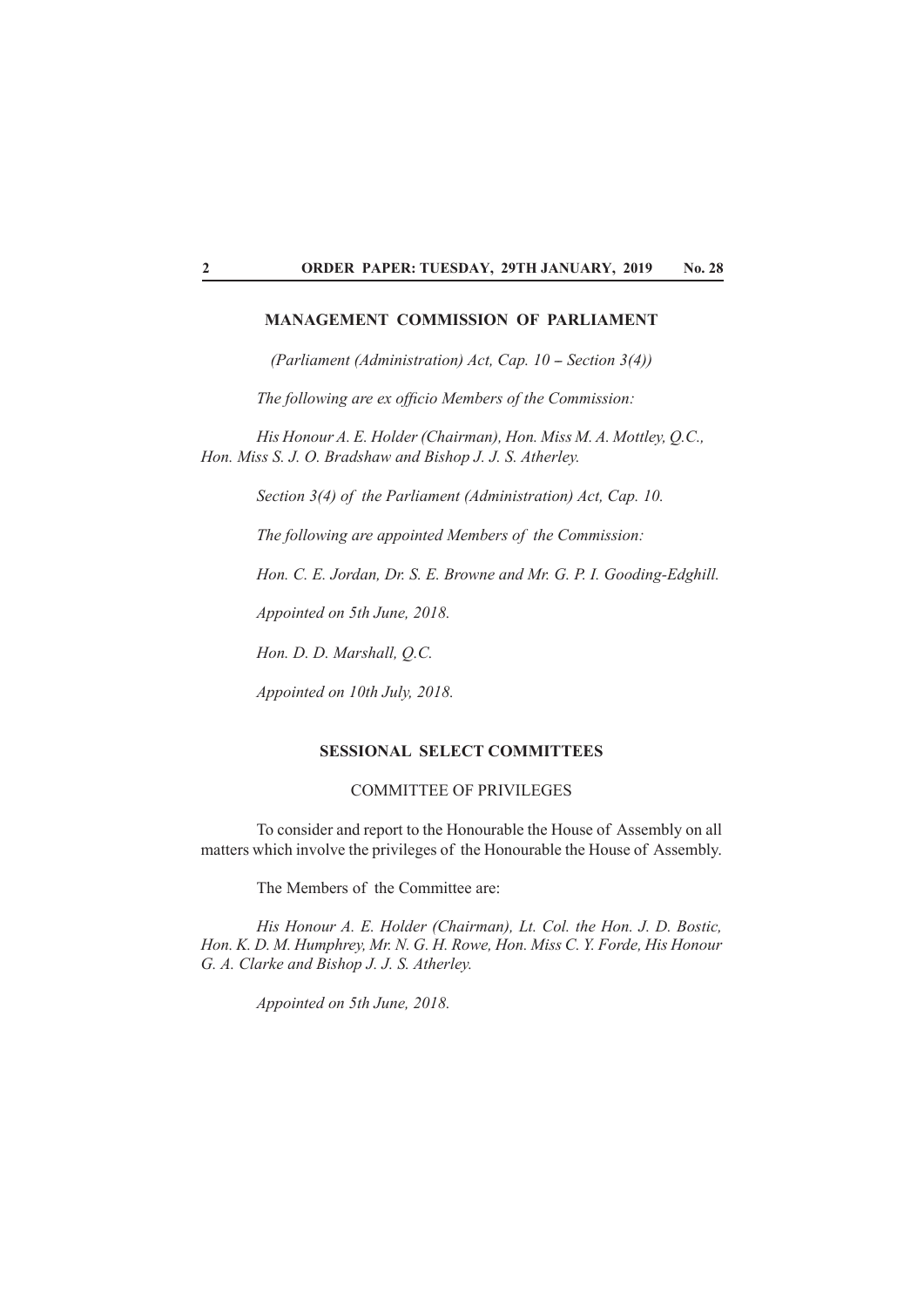## COMMITTEE OF PUBLIC ACCOUNTS

To examine the accounts showing the appropriation of the sums granted by Parliament to meet the public expenditure, accounts of any entities in which Government is a majority shareholder or holds a majority interest and of such other accounts laid before Parliament as the Committee may think fit.

The Members of the Committee are:

*Bishop J. J. S. Atherley (Chairman), Hon. Ms. C. S. V. Husbands, Hon. Miss M. K-A. Caddle, Hon. C. E. Jordan, Dr. S. E. Browne, Mr. G. P. I. Gooding-Edghill and Hon. K. D. Symmonds.*

*Appointed on 5th June, 2018.*

#### STANDING ORDERS COMMITTEE

The Members of the Committee are:

*His Honour the Speaker (Chairman), Hon. G. W. Payne, O.C., Hon. R. St. C. Toppin, Hon. K. D. Symmonds, Hon. W. A. Abrahams and Bishop J. J. S. Atherley.*

*Appointed on 5th June, 2018.*

*Hon. Miss S. J. O. Bradshaw, Lt. Col. the Hon. J. D. Bostic, His Honour G. A. Clarke and Mr. R. A. Thorne.*

*Appointed on 15th January, 2019.*

## LIBRARY COMMITTEE

The following are Members of this Joint Committee:

*His Honour the Speaker (Chairman), Hon. A. R. Forde, Hon. R. R. Straughn, Hon. J. A. King, Mr. G. P. I. Gooding-Edghill and Hon. Miss M. K-A. Caddle.*

*Appointed on 5th June, 2018.*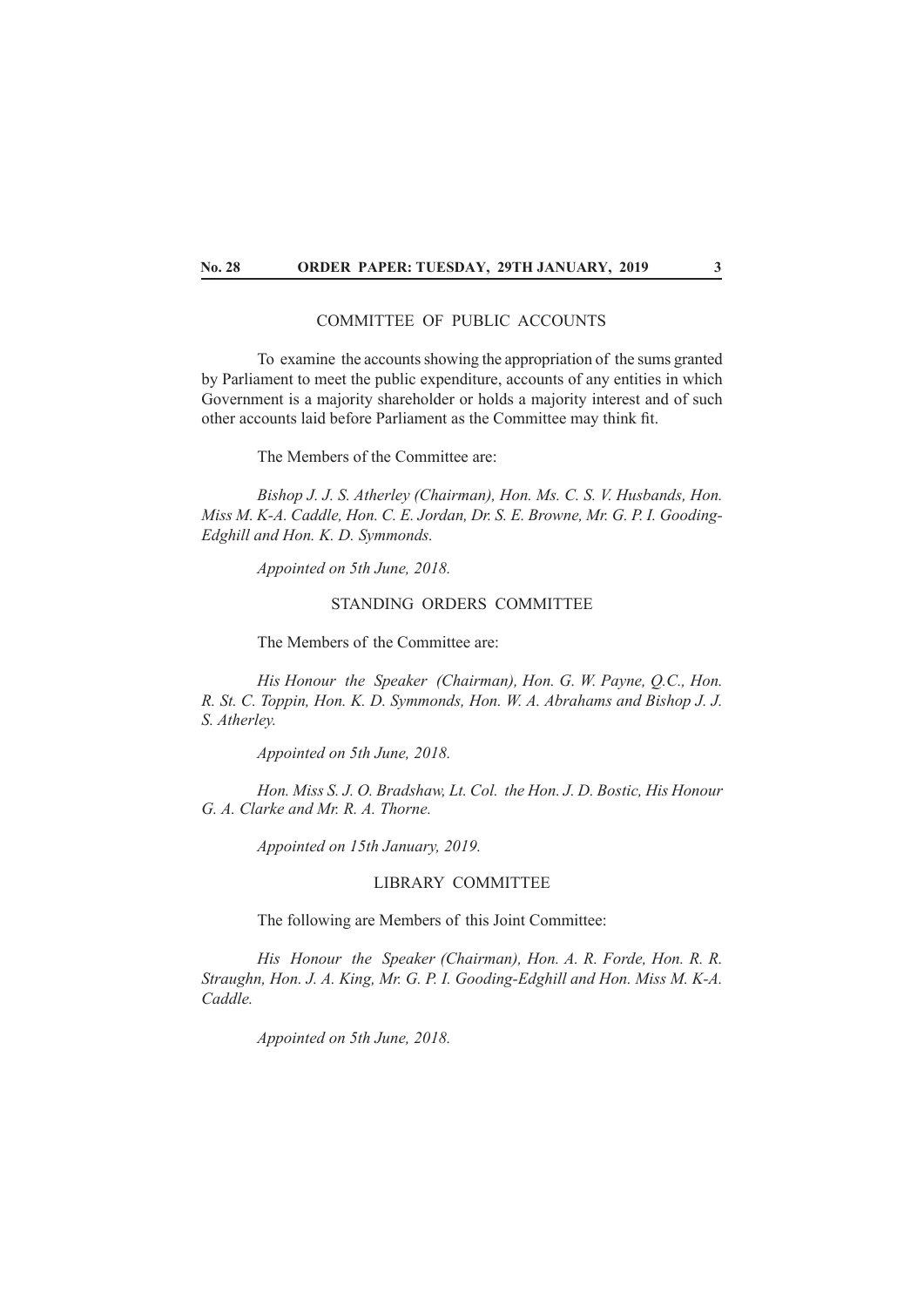## JOINT SELECT COMMITTEE on Integrity in Public Life Bill, 2018

The Members of the Committee are:

*Hon. D. D. Marshall, Q.C., Hon. W. A. Abrahams, Hon. C. E. Jordan, Hon. Miss C. Y. Forde, Hon. C. McD. Griffith, Mr. R. A. Thorne and Bishop J. J. S. Atherley.*

*Appointed on 17th July, 2018.*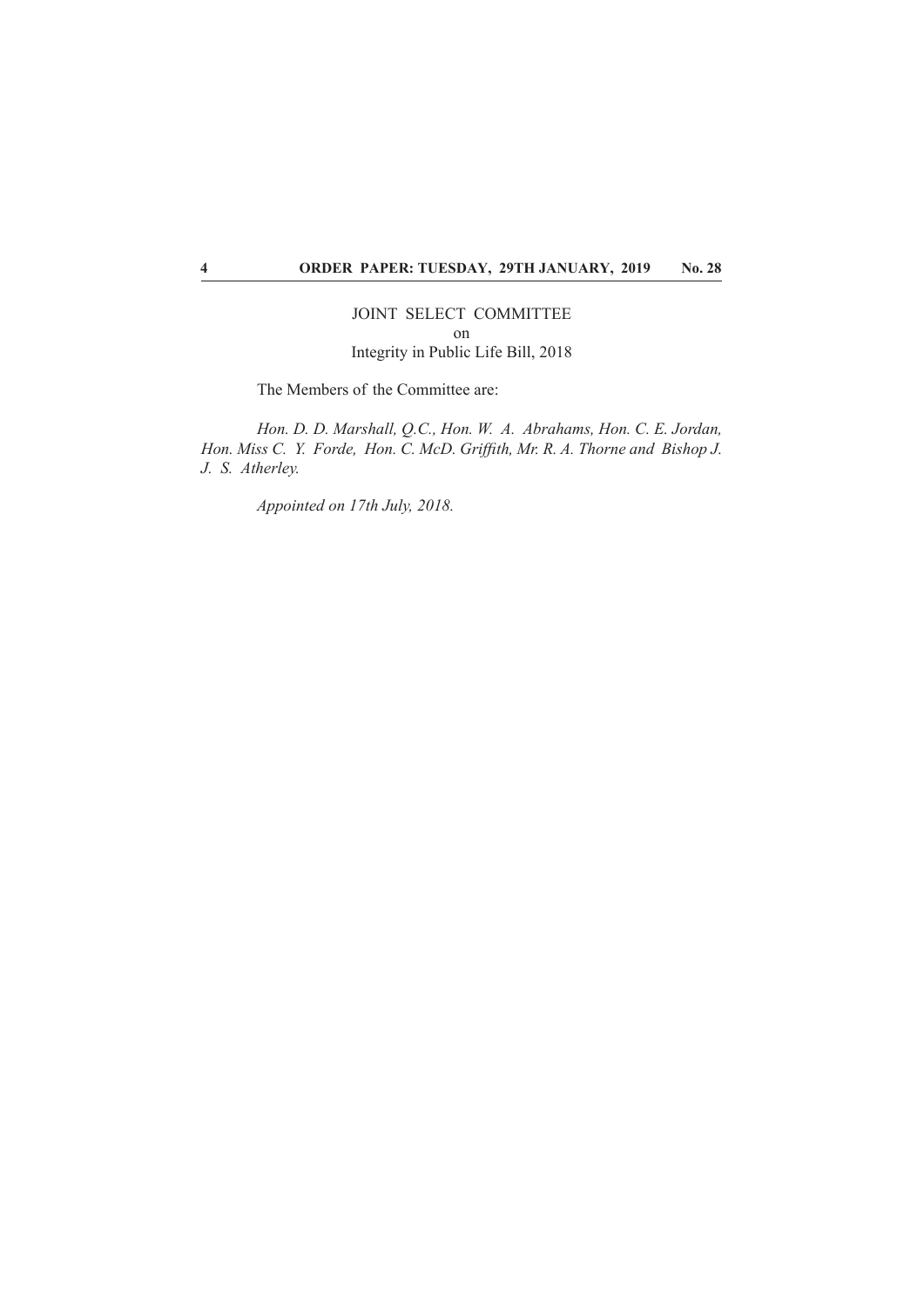## **ORDER OF BUSINESS**

*(Standing Order 10)*

"Unless the House otherwise directs, the business of each sitting day shall be transacted in the following order –

- (a) Formal entry of His Honour the Speaker.
- (b) Prayers.
- (c) Announcements by His Honour the Speaker.
- (d) Messages from Her Excellency the Governor-General.
- (e) Petitions.
- (f) Papers.
- (g) Government Notices.
- (h) Private Members' Notices.
- (i) Notices of Questions.
- (j) Reports from Select Committees.
- (k) First readings of Bills.
- (l) Statements by Ministers.
- (m) Congratulatory and/or obituary speeches.
- (n) Personal Explanations.
- (o) Motions for leave of absence.
- (p) Oral replies to questions.
- (q) Notices of motions for the adjournment of the House on matters of urgent public importance.
- (r) Orders of the day."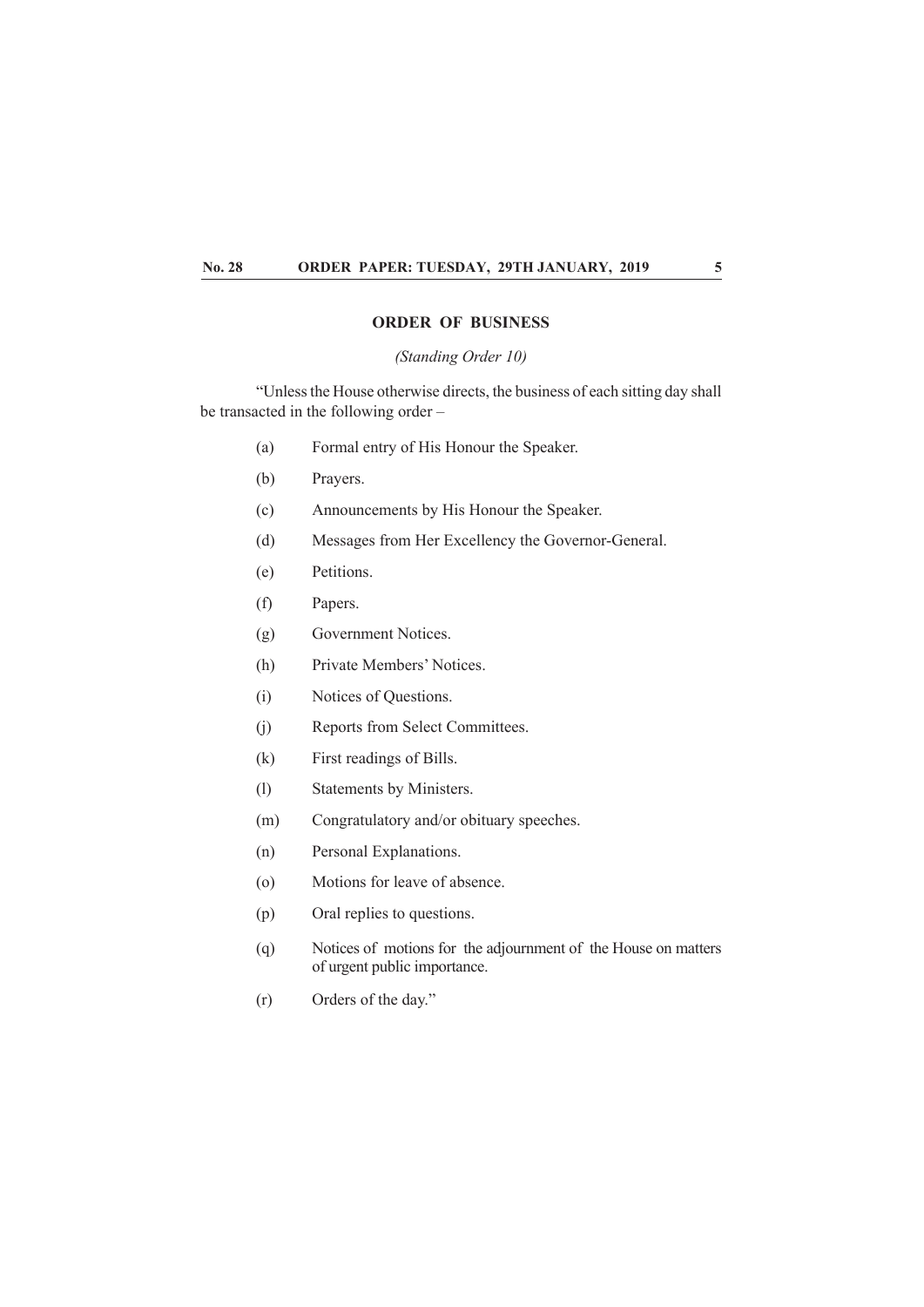## **GOVERNMENT BUSINESS**

**1**. **1. Hon. D. D. Marshall:** To resume debate on Second Reading of the Integrity in Public Life Bill, 2018.

*Notice of this Bill was given on 11th June, 2018.*

*The Bill was read a first time on 11th June, 2018.* 

*The Bill was published in the Offi cial Gazette on 18th June, 2018.*

*On 10th July, 2018, Hon. D. D. Marshall spoke and moved seconded by the Hon. Miss S. J. O. Bradshaw who reserved her right to speak that the Bill be read a second time. Bishop J. J. S. Atherley spoke. Hon. K. D. M. Humphrey spoke. Hon. Miss M. K-A. Caddle spoke. Dr. the Hon. W. F. Duguid spoke. Dr. S. E. Browne spoke. Hon. W. A. Abrahams spoke. Hon. Ms. C. S. V. Husbands spoke. Further consideration of the Bill was postponed. On resumption on 17th July, 2018, Hon. Miss M. A. Mottley spoke. Hon. R. R. Straughn spoke. Mr. R. A. Thorne spoke. Hon. C. E. Jordan spoke. Hon. Miss C. Y. Forde spoke. Hon. A. R. Forde spoke. Lt. Col. the Hon. J. D. Bostic spoke. Hon. E. G. Hinkson spoke. Hon. I. A. Weir spoke. Mr. G. P. I. Gooding-Edghill spoke. Hon. T. A. Prescod spoke. His Honour G. A. Clarke spoke. Hon. Miss. S. J. O. Bradshaw spoke. Further consideration of the Bill was postponed and committed to a Joint Select Committee of both Houses of Parliament on the motion of Hon. Miss S. J. O. Bradshaw seconded by Mr. G. P. I. Gooding-Edghill.*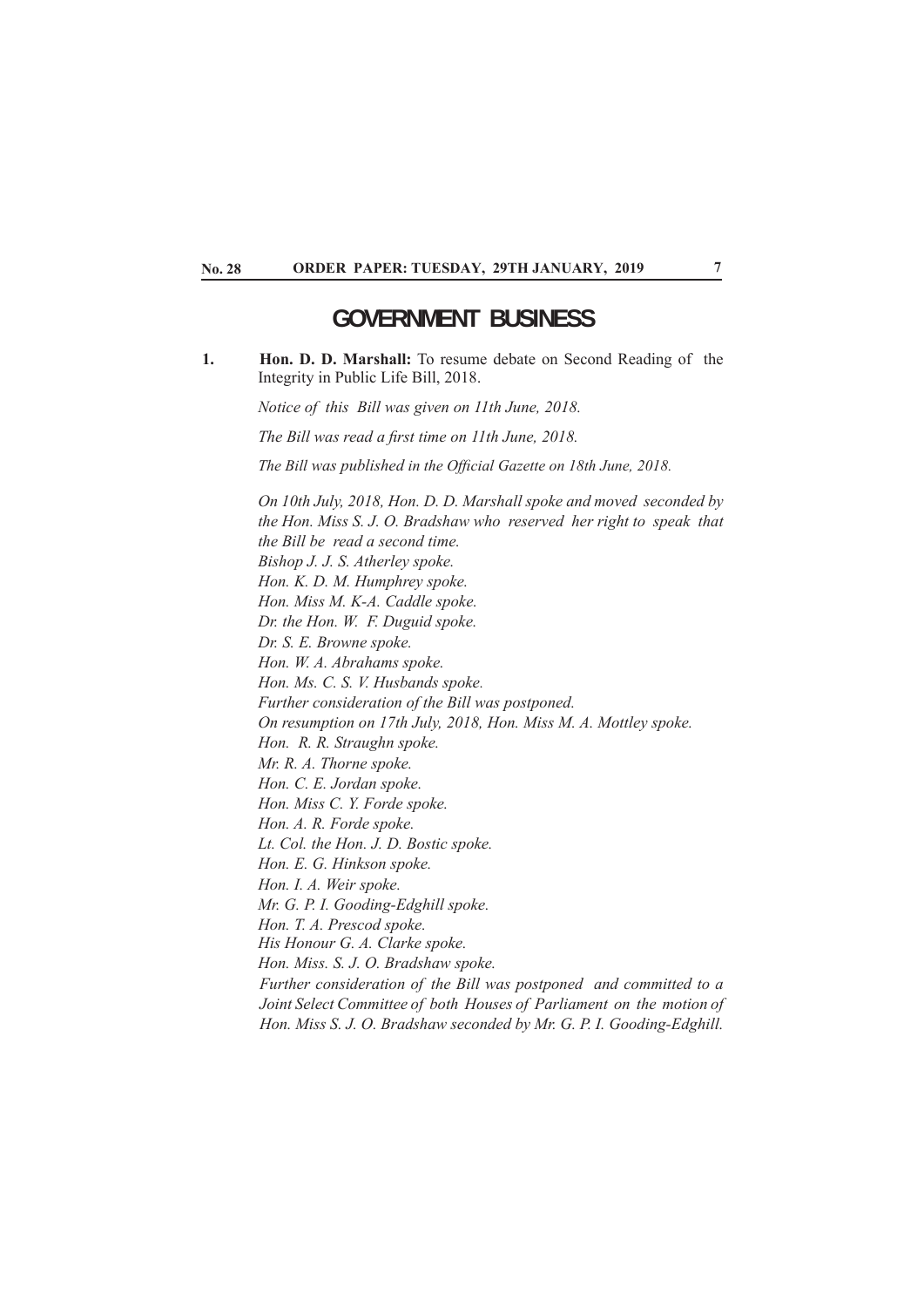**2. Hon. Miss M. A. Mottley:** To move the Second Reading of the Final Appropriation (2017-2018) Bill, 2018.

*Notice of this Bill was given on 14th September, 2018.*

*The Bill was read a first time on 18th September, 2018.* 

*The Bill was published in the Offi cial Gazette on 24th September, 2018.*

**3. Hon. D. D. Marshall:** To move the Second Reading of the Interpretation (Amendment) Bill, 2018.

*Notice of this Bill was given on 14th December, 2018.*

*The Bill was read a first time on 14th December, 2018.* 

*The Bill was published in the Offi cial Gazette on 24th December, 2018.*

**4. Hon. R. R. Straughn:** To move the passing of a Resolution to approve the amount of \$1.5 billion dollars as the amount to be raised by the issue of treasury bills, tax reserve certificates and tax refund certificates, in accordance with the Treasury Bills and Tax Certificates Act, Cap. 106.

*Notice of this Resolution was given on 18th December, 2018.*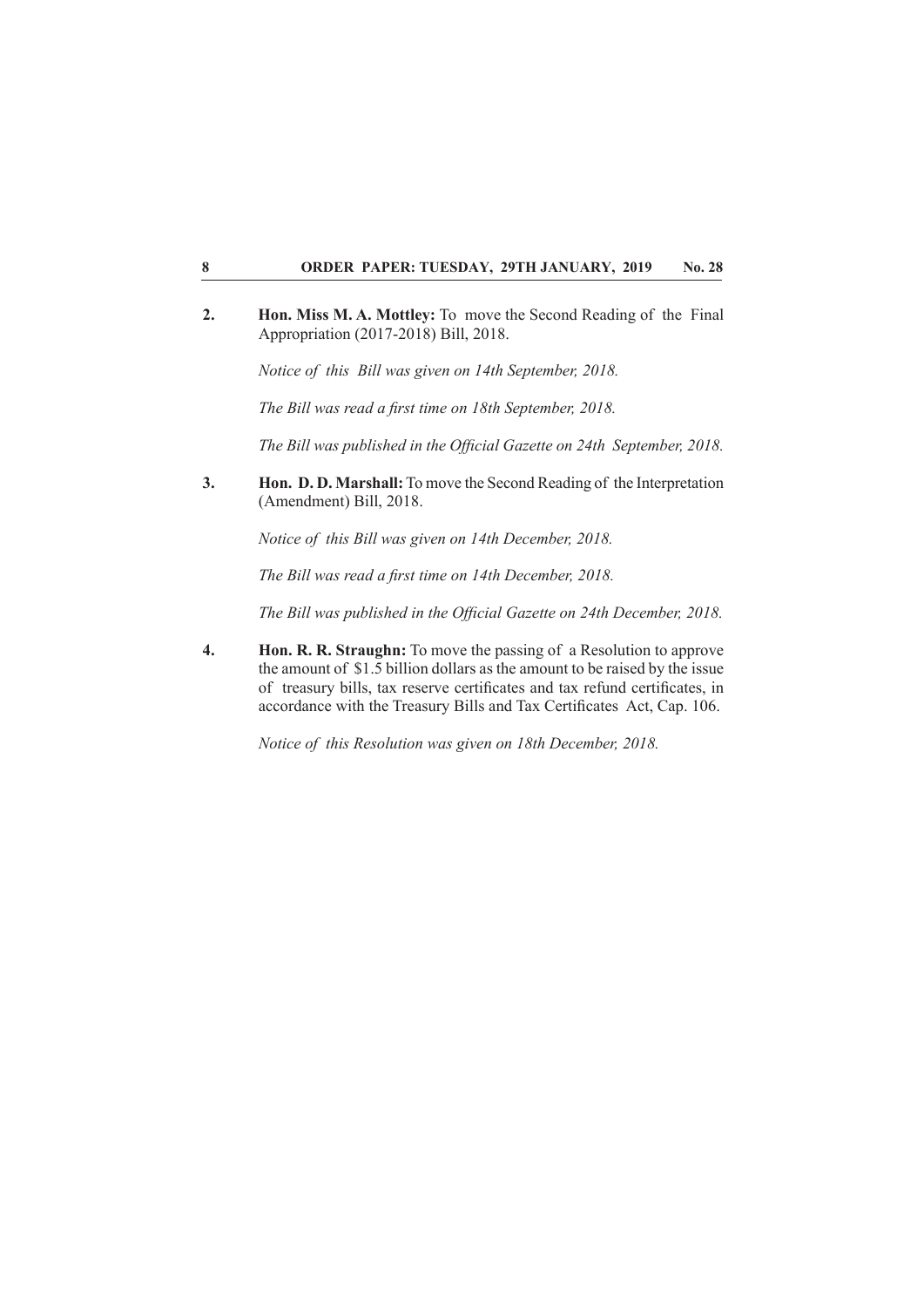- **5. Lt. Col. the Hon. J. D. Bostic:** To move that the House resolve itself into Committee of Supply to consider the grant of sums of money for the service of this Island.
	- **(a) The Hon. T. A. Prescod:** To move the passing of a Resolution to approve the amount of \$282,570.00 as the amount to be granted from the Consolidated Fund and be placed at the disposal of the Government to supplement the Estimates 2018-2019 as shown in the Supplementary Estimates No. 7, 2018-2019 which forms the Schedule to this Resolution.

*Notice of this Resolution was given on 14th January, 2019.*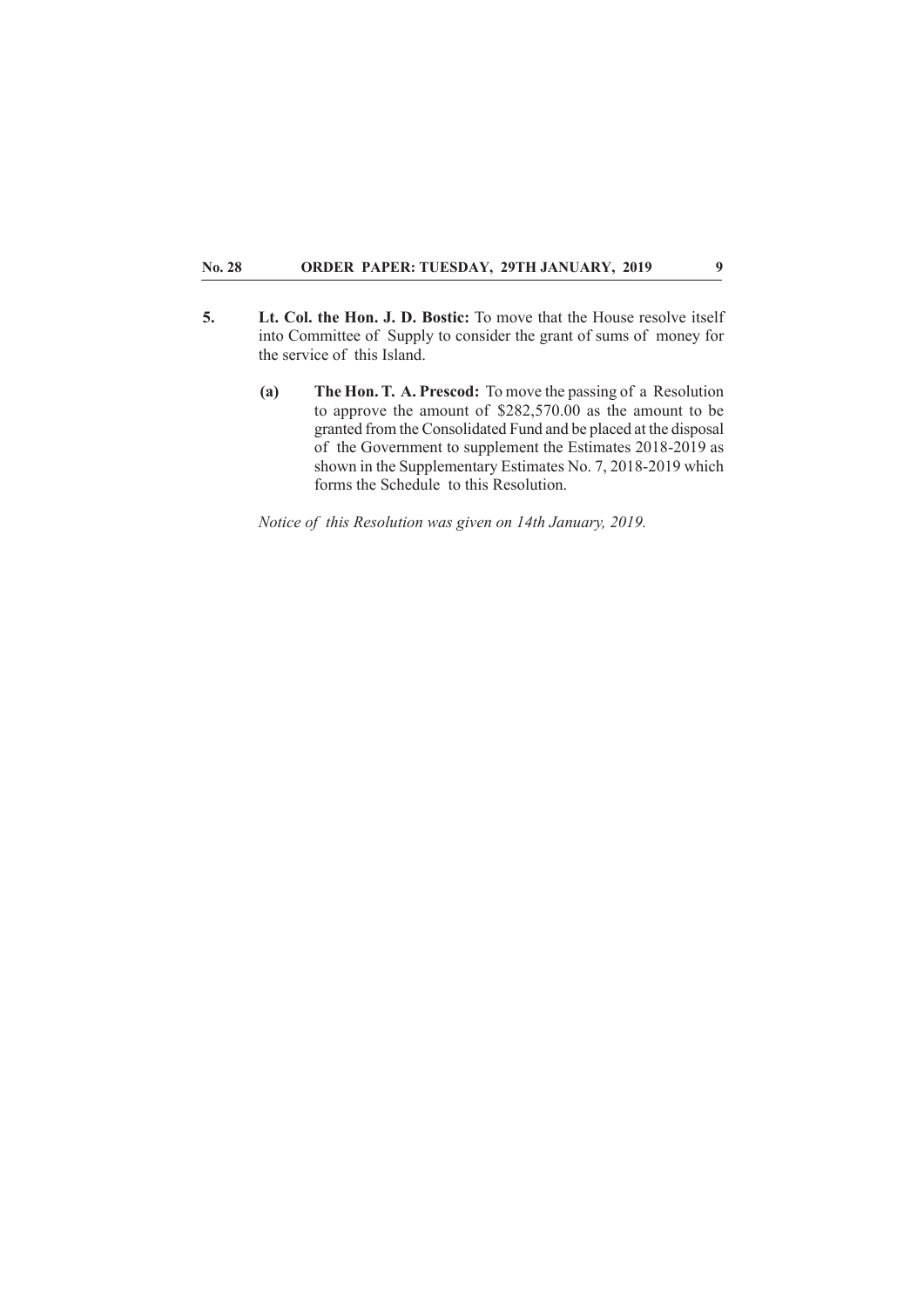# **QUESTIONS**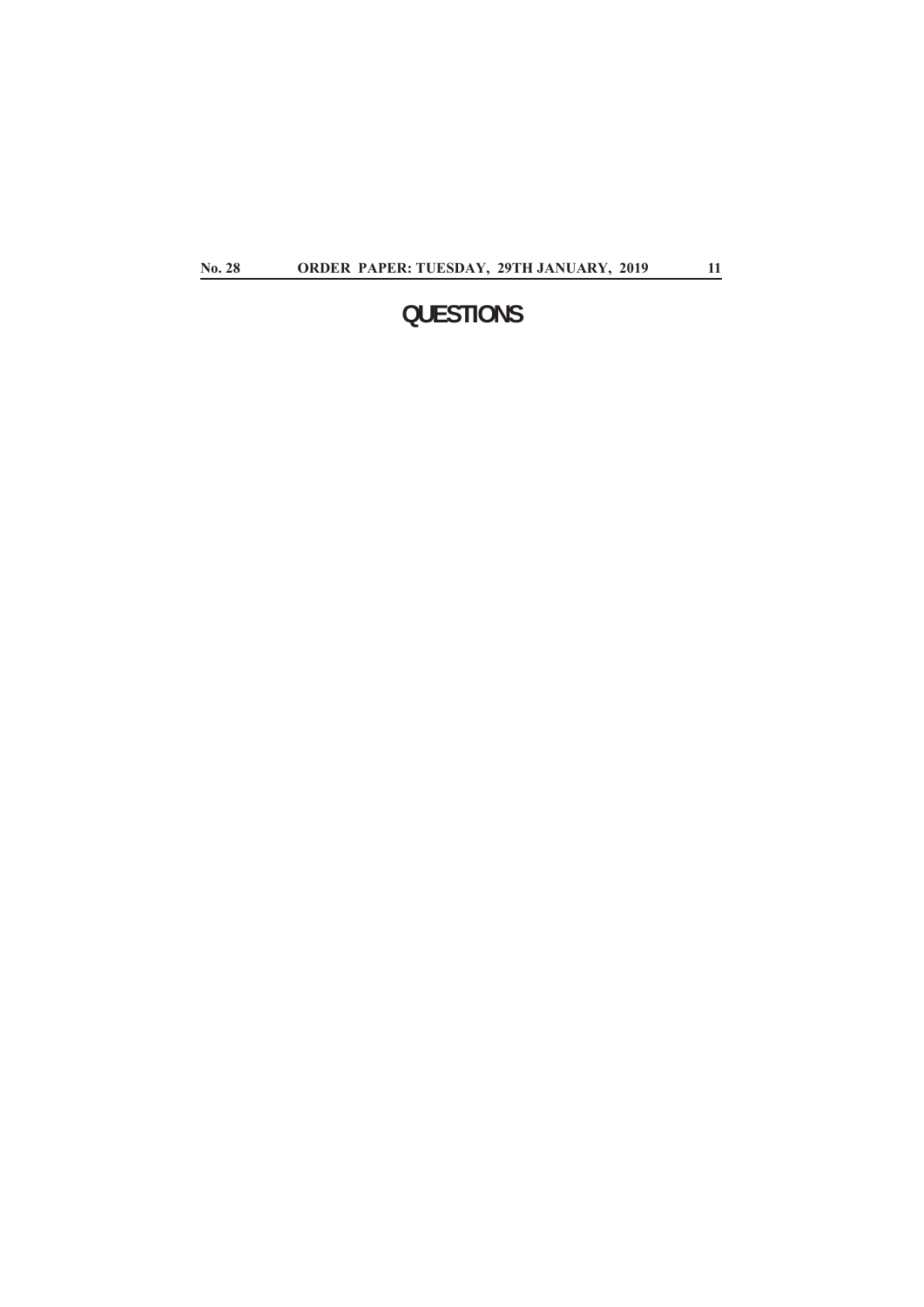## **PRIVATE MEMBERS' BUSINESS**

**1. Mr. R. A. Thorne:** To resume the debate on a Resolution to take note of the Throne Speech of Her Excellency the Governor-General and the determination of the Government to implement the provisions referred to therein.

*Notice of this Resolution was given on 5th June, 2018.*

*On 24th July, 2018, Mr. R. A. Thorne spoke and moved seconded by Dr. the Hon. W. F. Duguid who spoke that the Resolution be passed. Hon. Miss M. K-A. Caddle spoke. Hon. P. R. Phillips spoke. Hon. Miss C. Y. Forde spoke. Bishop J. J. S. Atherley spoke. Hon. C. McD. Griffith spoke. Further consideration of the Resolution was postponed.*

**2. Mr. R. A. Thorne:** To move the passing of a Resolution that the Honourable the House accepts and adopts the Report of the Public Accounts Committee 2013-2018.

*Notice of this Resolution was given on 20th November, 2018.*

*On 4th December, 2018, Mr. R. A. Thorne spoke and moved seconded by Hon. K. D. Symmonds that the Resolution be passed. Hon. K. D. Symmonds spoke. Bishop J. J. S. Atherley spoke. Hon. E. G. Hinkson spoke. Hon. W. A. Abrahams spoke. Further consideration of the Resolution was postponed. On 11th December, 2018, Hon. J. A. King spoke. Hon. K. D. M. Humphrey spoke. Hon. Miss C. S. V. Husbands spoke. Hon. Miss C. Y. Forde spoke. Hon. T. A. Prescod spoke. Hon. P. R. Phillips spoke. Hon. C. E. Jordan spoke. Further consideration was postponed.*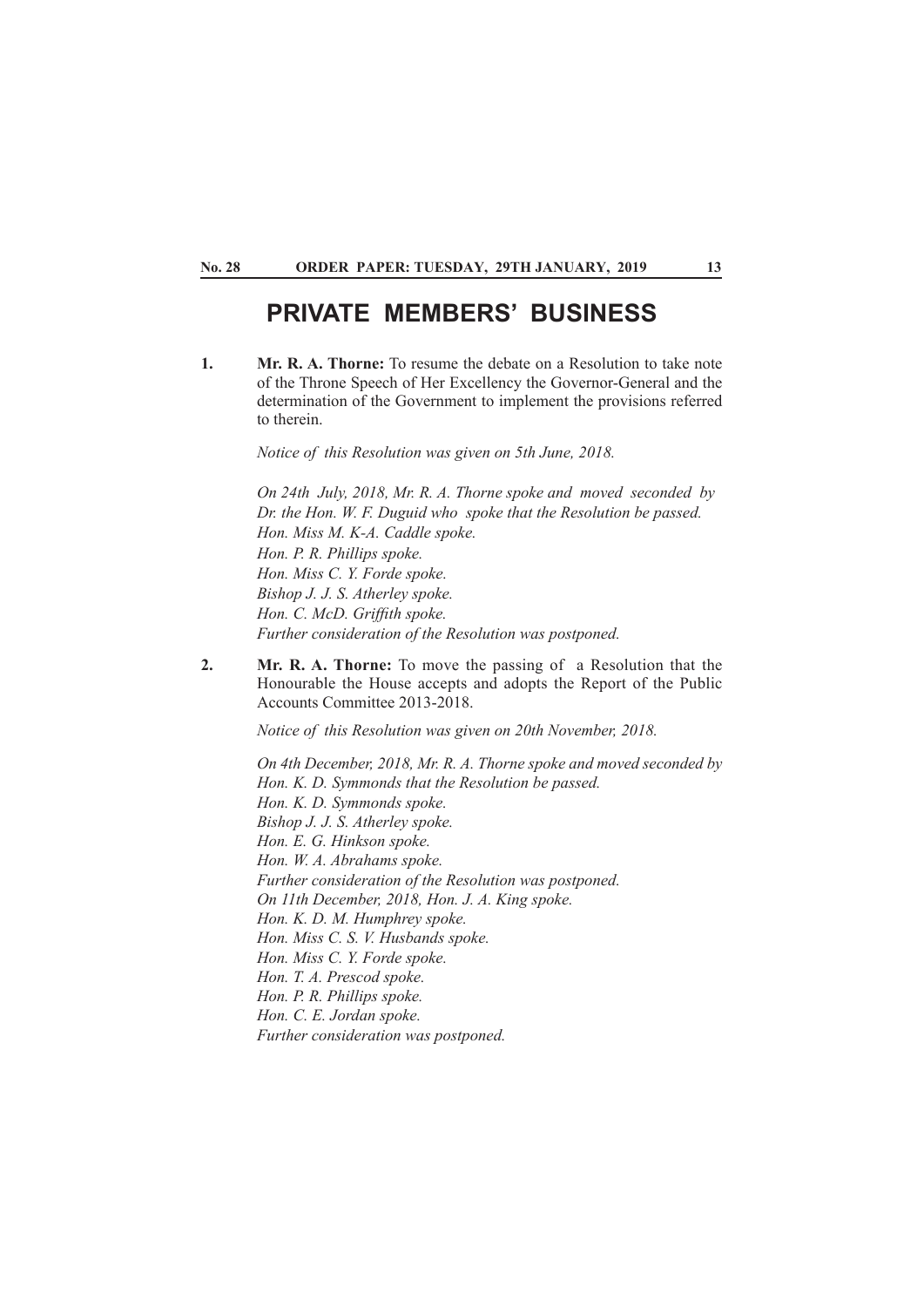**3. Mr. R. A. Thorne:** To move the passing of a Resolution that the Honourable the House takes note of the Ministerial Statement delivered by the Minister of Finance and of the changes to Barbados Corporate Tax Regime and the intention of the Government to converge its Domestic Business Sector and the International Business Sector.

*Notice of this Resolution was given on 20th November, 2018.*